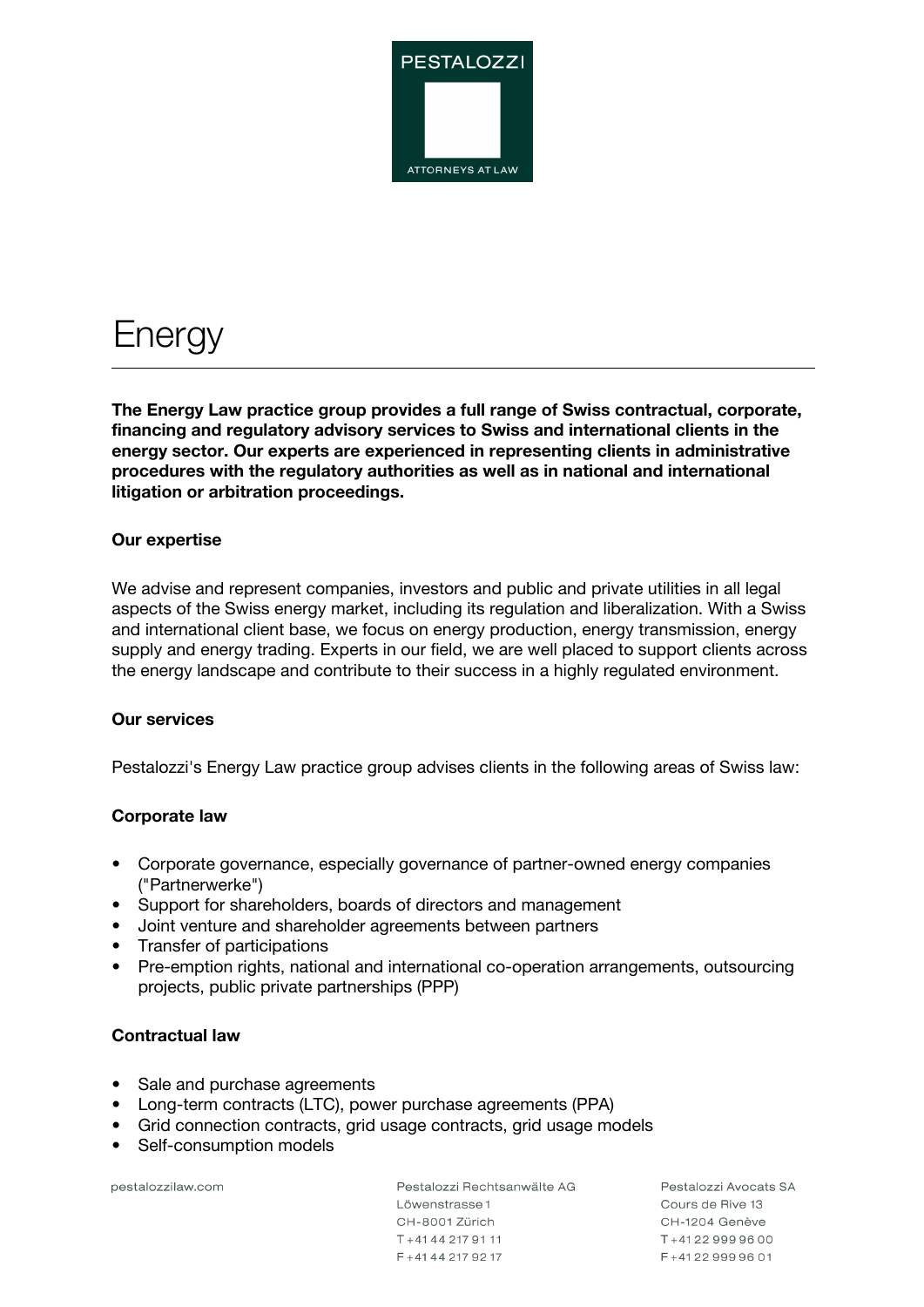• Purchase agreements for special equipment, etc.

## **Administrative law: Regulatory advice and procedures**

- Representation in legal proceedings before the Swiss regulators (including ElCom, the Competition Commission and the Price Surveillance Office), the administrative courts and superior court instances
- All matters related to regulation at federal and cantonal level, e.g. power supply (StromVG, StromVV), requirements and subsidies under the federal energy act (Energiegesetz), federal electricity act (EleG), federal water rights act (WRG), gas supply regulation, solar energy, etc.

## **Concessions**

• Negotiation of concession agreements, tariffs and prices, interpretation of concession agreements based on federal and cantonal law

## **International treaties**

## **Financing**

• Advising borrowers and lenders on structuring, taking and enforcing security over energy related assets

## **Exchange**

## **Disputes – Litigation and Arbitration**

• Representation in disputes arising from international construction projects in the energy industry, including projects in the fossil fuel industry, such as oil rigs, as well as projects in the renewable energy sector, such as hydropower plants, wind parks and solar power plants

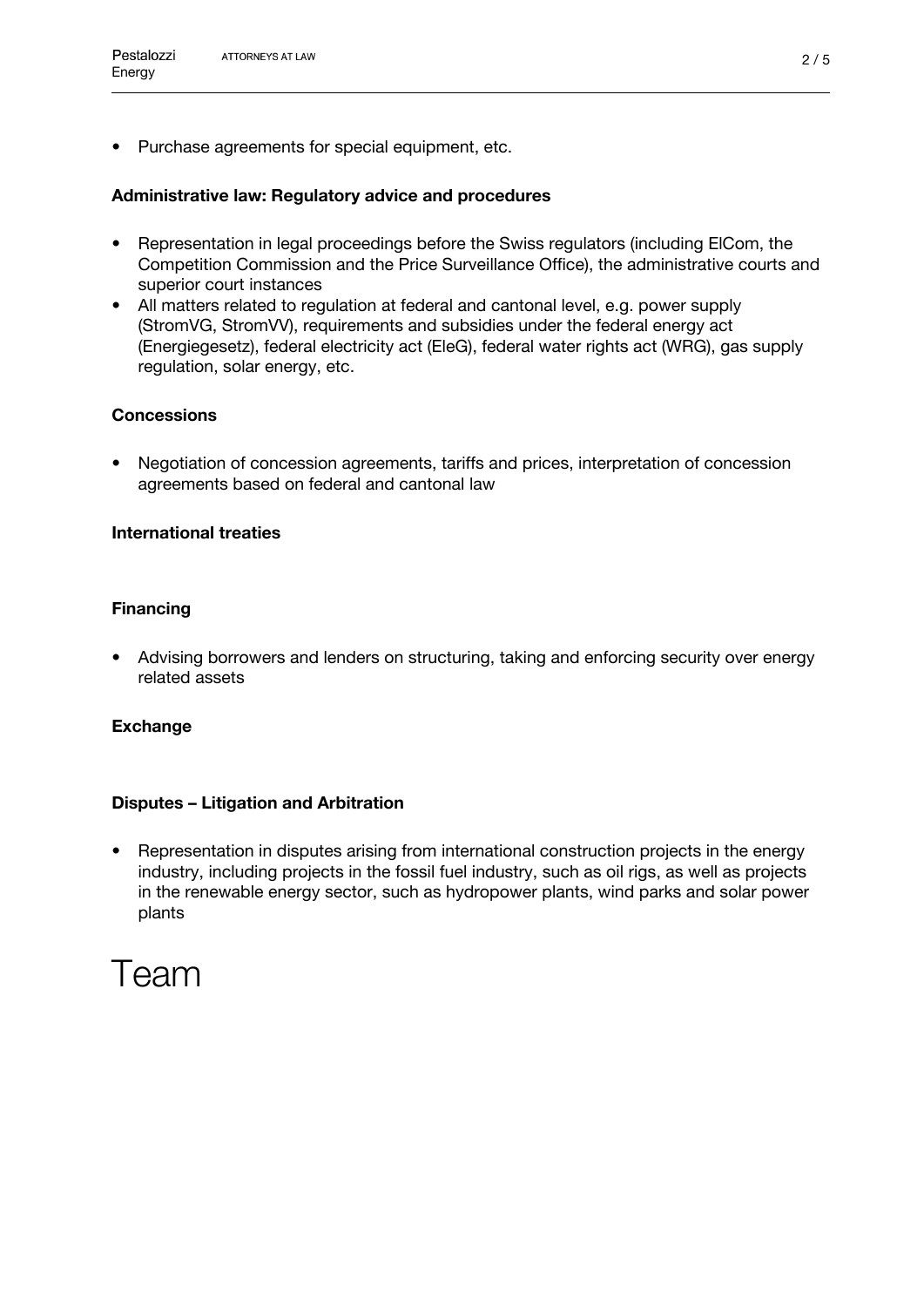## **[Franz J. Kessler](https://pestalozzilaw.com/en/lawyers/franz-j-kessler/)**

Partner, Zurich Attorney at law, Dr. iur., LL.M. Head Energy Law

Pestalozzi Attorneys at Law Ltd Loewenstrasse 1 8001 Zurich **Switzerland** T +41 44 217 93 42 franz.j.kessler@pestalozzilaw.com



## **[Florian Mohs](https://pestalozzilaw.com/en/lawyers/florian-mohs/)**

Partner, Zurich Attorney at law, Dr. iur., LL.M.

Pestalozzi Attorneys at Law Ltd Loewenstrasse 1 8001 Zurich **Switzerland** T +41 44 217 92 21 florian.mohs@pestalozzilaw.com



## **[Sébastien Roy](https://pestalozzilaw.com/en/lawyers/sebastien-roy/)**

Partner, Geneva Attorney at law

Pestalozzi Attorneys at Law Ltd Cours de Rive 13 1204 Geneva **Switzerland** T +41 22 999 96 40 sebastien.roy@pestalozzilaw.com

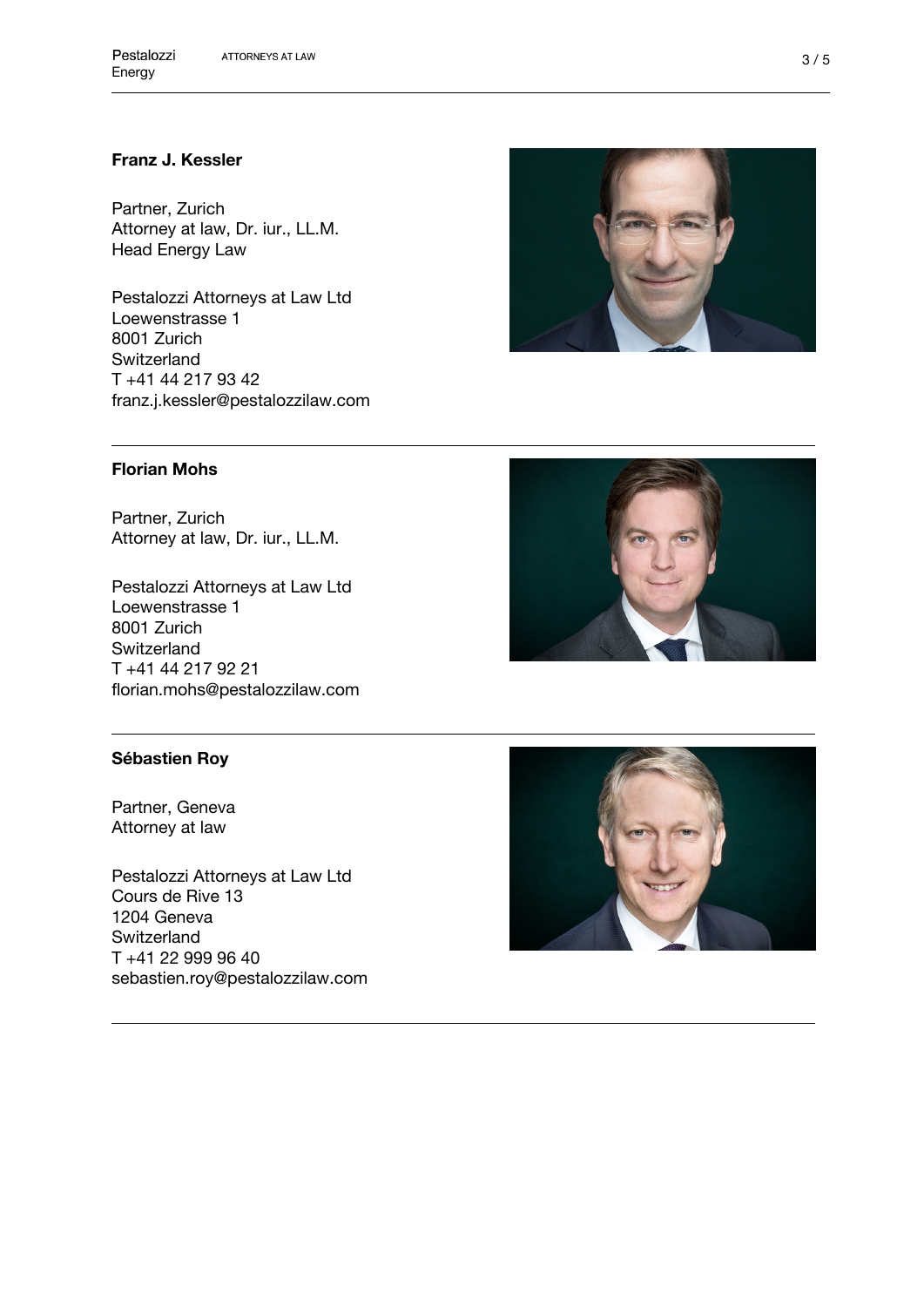## **[Lukas Rusch](https://pestalozzilaw.com/en/lawyers/lukas-rusch/)**

Partner, Zurich Attorney at law, LL.M.

Pestalozzi Attorneys at Law Ltd Loewenstrasse 1 8001 Zurich Switzerland T +41 44 217 92 12 lukas.rusch@pestalozzilaw.com

#### **[Evelyn V. Frei](https://pestalozzilaw.com/en/lawyers/evelyn-v-frei/)**

Associate, Zurich MLaw

Pestalozzi Attorneys at Law Ltd Loewenstrasse 1 8001 Zurich **Switzerland** T +41 44 217 92 35 evelyn.frei@pestalozzilaw.com

#### **[Melanie von Rickenbach](https://pestalozzilaw.com/en/lawyers/melanie-von-rickenbach/)**

Associate, Zurich M.A.HSG in Law and Economics

Pestalozzi Attorneys at Law Ltd Loewenstrasse 1 8001 Zurich **Switzerland** T +41 44 217 92 57 melanie.vonrickenbach@pestalozzilaw.com